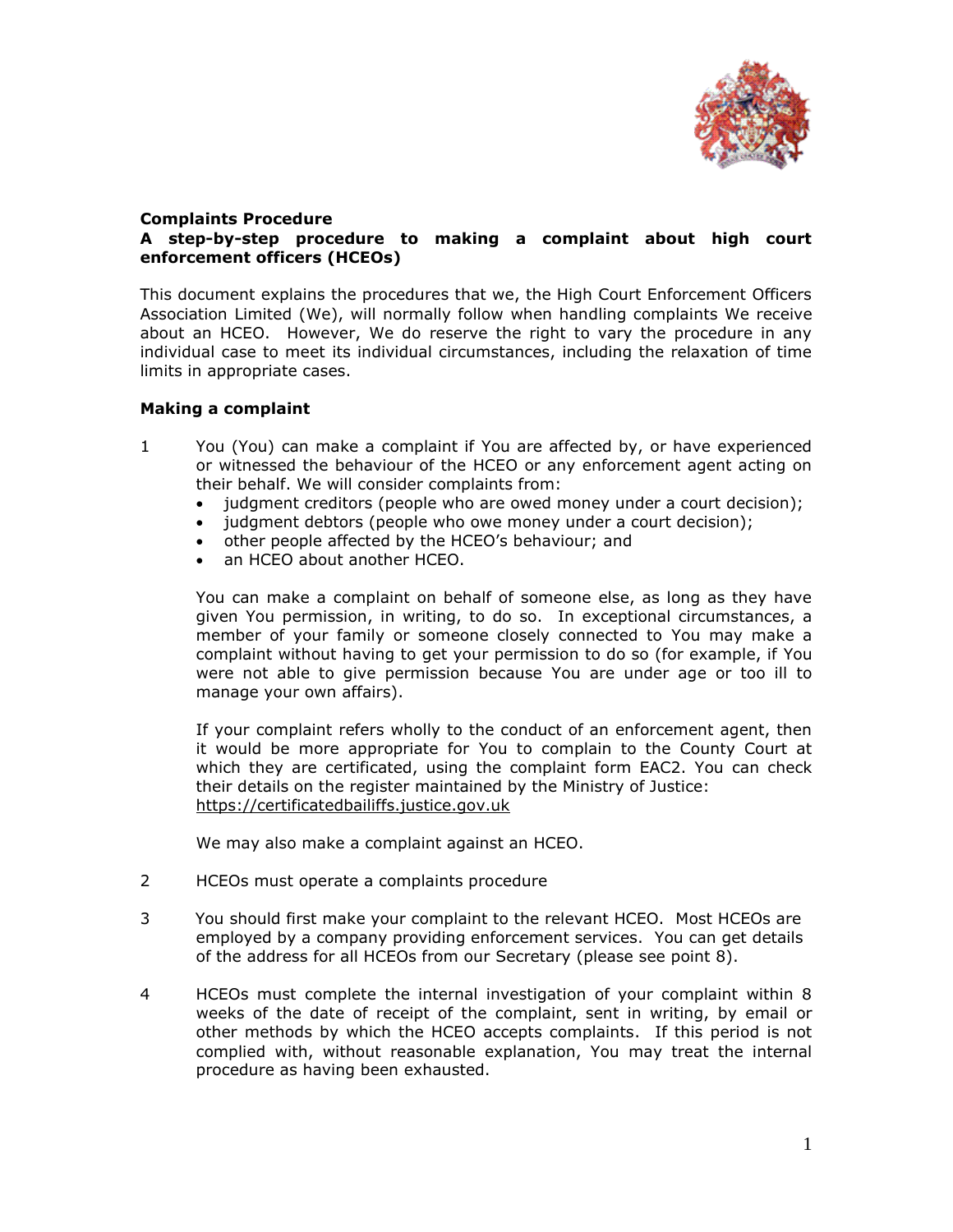

- 5 Once You have exhausted the HCEO's complaints procedure, if You are still not happy with the result and feel that You have good reason to take the matter further, You may ask us to deal with the complaint.
- 6 Your complaint must be made either within 12 months from the date of the act or omission complained of or within 3 months of the internal process being exhausted, whichever is the later date. If it exceeds this time limit, it will be rejected by the Complaints Officer.
- 7 You must make any complaints to us in writing, and send them to our Complaints Officer/Secretary at the address below.
- 8 You can contact our Complaints Officer/Secretary by writing to:

### **The Complaints Officer/Secretary High Court Enforcement Officers Association Suite S31, Northwich Business Centre, Meadow Street, Northwich, Cheshire, CW9 5BF**

**Email:** [complaints@hceoa.org.uk](mailto:complaints@hceoa.org.uk)

If You are not able to make a written complaint to our Complaints Officer/Secretary (for example, if You have a disability), You may phone our Complaints Officer/Secretary on 0844 824 4575 and they will make a written record of your complaint.

- 9 Any complaints You make to us must:
	- say what type of complaint You are making; and
	- include a copy of the HCEO's written response to your complaint (if this applies).
- 10 You should also mention in the complaint any laws, common-law responsibilities, rules or codes of conduct which you think the HCEO has broken.
- 11 Our Complaints Officer/Secretary will acknowledge that they have received your written complaint within seven working days, and pass it to our Complaints Officer to deal with. Our Complaints Officer will ask for your specific consent to a copy of your complaint with and our other communications with You being sent to the HCEO. If you fail to give consent the Complaints Officer will be unable to proceed (as to do so would be a breach of GDPR requirements on confidentiality) and will, as a result, close the file.

Our Complaints Officer is Martin Leyshon

If You are making a complaint about our Complaints Officer or a member of their trading organisation, We will choose a qualified and independent deputy from the Association Board to handle the complaint.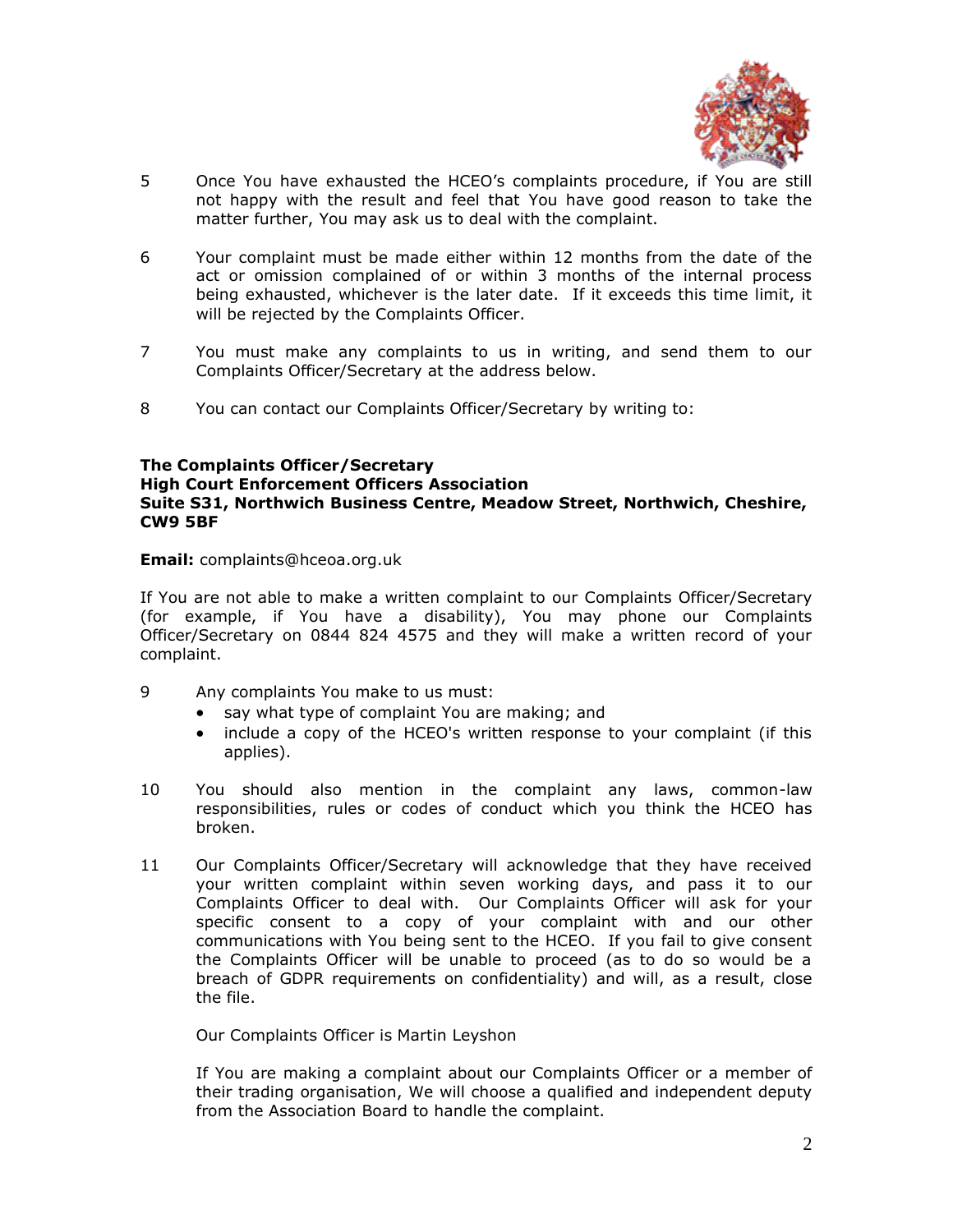

### **Assessing your complaint**

- 12 The Complaints Officer will, within 28 days of receiving your complaint, assess whether We are able to deal with the complaint and tell You whether or not We will investigate it further. If We are not able to deal with your complaint, the Complaints Officer will inform You in writing, telling You why.
- 13 As part of this complaint assessment, the Complaints Officer may ask for information, either at a meeting or by a telephone conference, with You or the HCEO involved. Where it is considered appropriate, the Complaints Officer may try to seek an informal resolution of your complaint.
- 14 The Complaints Officer will decide whether the complaint should be formally investigated. The Complaints Officer may decide that the complaint:
	- is out of time, under Paragraph 6;
	- should not go ahead; or
	- falls within a category which our complaints procedure does not include. We will not go ahead with any of the following:
		- a Disagreements about an amount claimed on the writ (a formal written order made by an organisation with powers to make a legal judgment–usually a court). You should take this complaint to the judgment creditor or the court involved.
		- b Disagreements about the fees the HCEO has charged. There already is a legal process for dealing with disagreements about fees, and You must take the matter to a court for an assessment hearing under Civil Procedure Rules Part 84.16. As this is a technical application, You should obtain independent advice from a solicitor, Citizens Advice or the Community Legal Services Board, to make sure You make the application correctly. Whilst We will not look at the amount of fees charged, We will consider whether the appropriate stages have been reached to trigger those fees.
		- c Complaints about whether a writ is legal. You should take these matters to the court involved.
		- d Disputes about the law, rather than the behaviour of an HCEO, or any enforcement agent acting on their behalf. You should take these matters to court.
		- e Cases where legal action against the HCEO or in relation to matters the subject of complaint has already been taken, is pending or would be more appropriate. The Complaints Officer or the Complaints Board will only deal with such cases if they think it appropriate having regard to the outcome of the legal action once the legal case is over.
		- f Cases falling within paragraph 4 of part 2 of the High Court Enforcement Officers Regulations 2004, or a matter that is within Article 10.12 of the Association's Articles of Association. If this is the case, We will refer the matter to the Lord Chancellor (See also paragraphs 31 and 32 below).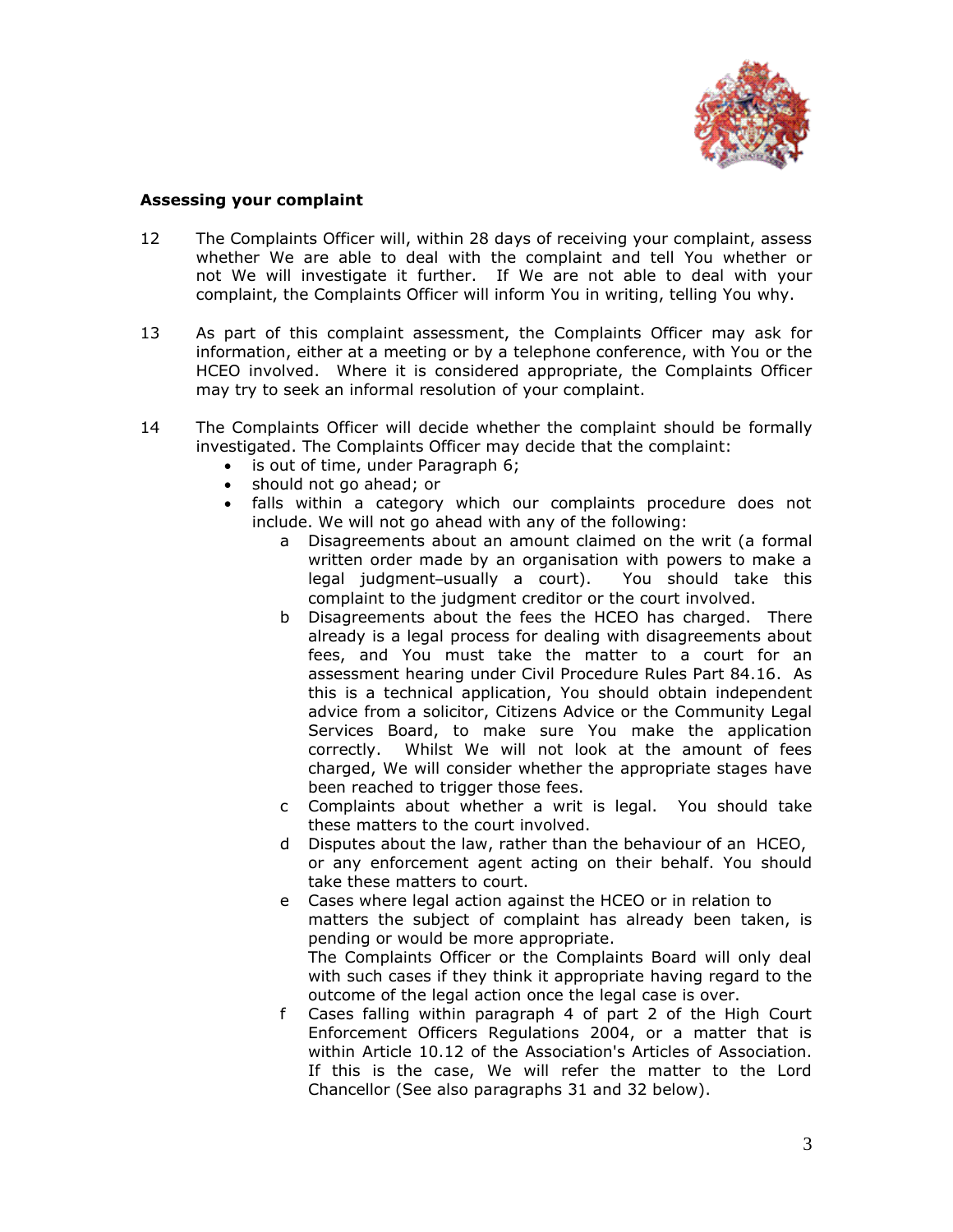

15 If the Complaints Officer rejects your complaint under one of the headings above (except clause 14f) and You disagree with their decision, You may take your complaint to our Complaints Board. You must lodge this appeal with the Complaints Officer in writing, within 21 working days from the date of notification of the decision of the Complaints Officer.

If the Complaints Officer decides that your complaint should be investigated, it will be passed to the Complaints Board.

The Complaints Board will be made up of a legally qualified independent advisor (LQIA) and two members of our Board of Directors (but not the Complaints Officer or anyone else who has already been involved in looking at the complaint). If there is no member of the Board of Directors available, a full member of the Association, unconnected with the complaint, may be coopted to the Complaints Board.

### **Investigating your complaint**

- 16 The Complaints Board will investigate your complaint in the manner it thinks fit. This will normally be in private and be restricted to a consideration of the evidence contained in the documents presented, although, exceptionally, it may decide to hold a hearing with parties present, if the members of the Complaints Board consider it desirable. In which case, You and the HCEO will be invited to attend the hearing which will be held in private in a location convenient to You.
- 17 The Complaints Board may ask for further information from both You and the HCEO and give directions to that effect. All relevant information received will be shared with both You and the HCEO and You and the HCEO will have an opportunity to comment on it before a decision is made.
- 18 During the investigation, the Complaints Board will be able to use any relevant laws (as amended or replaced from time to time), rules, codes of conduct and common law, including:
	- a the Courts Act 2003;
	- b the Tribunals Courts & Enforcement Act 2007 and its Regulations;
	- c the High Court Enforcement Officers Regulations 2004;
	- d our issued Best Practice guidance;
	- e Civil Procedure Rules;
	- f National Standards and our Articles of Association; and
	- g ICO and College of Policing Guidelines on use of body-worn video, surveillance and television cameras, relating to data protection.
- 19 The Complaints Board will prepare an initial report, which will include:
	- a what the complaint was about;
	- b reference to the relevant issues and evidence that You and the HCEO put forward;
	- c any laws, rules, or codes of conduct which have not been met,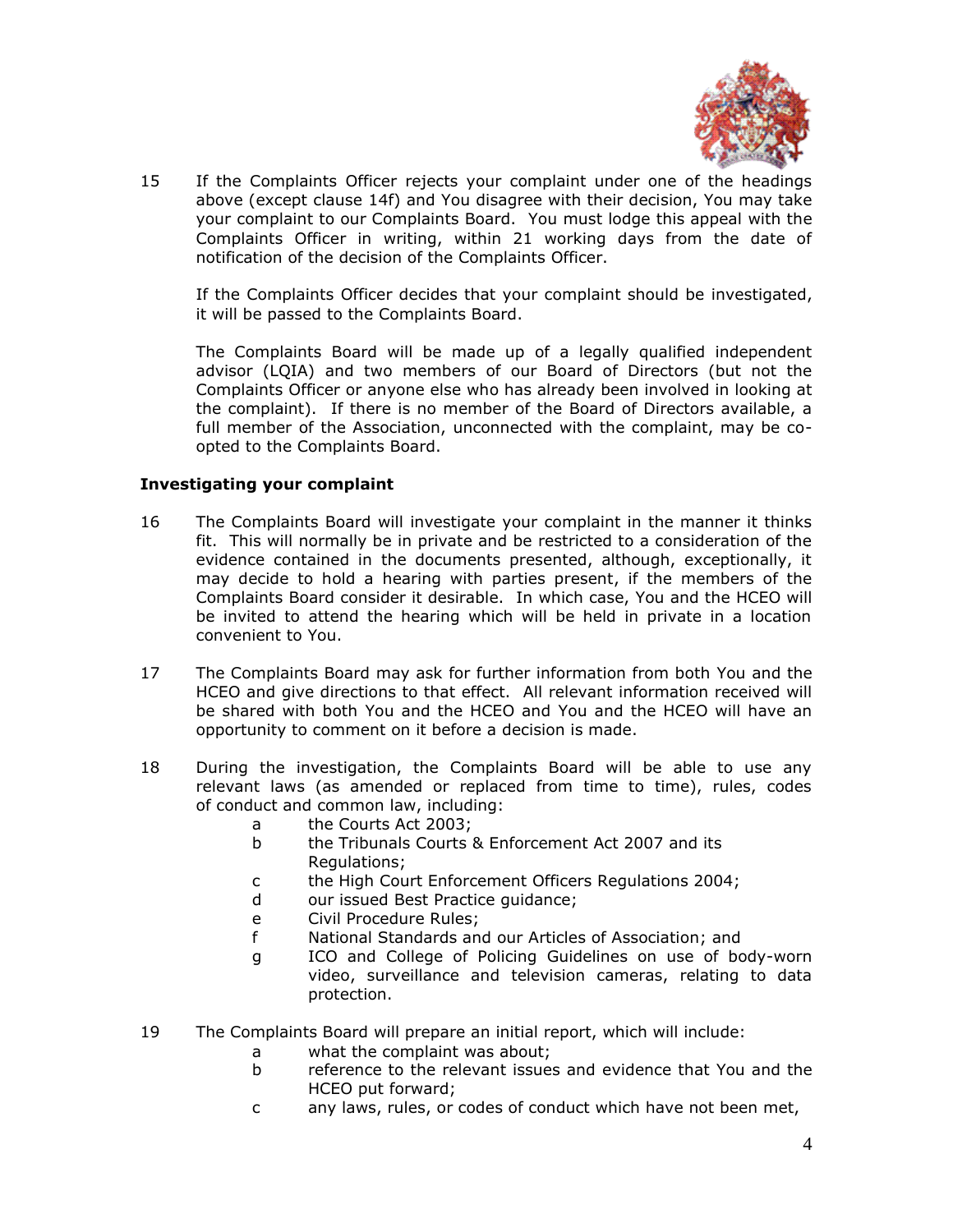

- d the Board's decision and recommendations, together with their reasons.
- 20 The Chair of the Complaints Board (the Chair) will send a copy of the Complaints Board's initial report, when available. You and the HCEO can check the initial report to make sure the information is correct; each has 21 working days to respond, by identifying anything it is suggested is factually incorrect. If You and/or the HCEO do not respond within 21 working days, We will assume that it is agreed that the information within the initial report is correct. The Complaints Board will consider amending the initial report if they think this is necessary. It is up to the Complaints Board to make the final decision about any amendments. The Chair will send You and the HCEO the final version of the report as the Complaints Board's final decision.
- 21 The Complaints Board will do one of the following:
	- a dismiss the complaint;
	- b uphold the complaint, in whole or in part;
	- c award costs against the HCEO for additional hearings of the Complaints Board caused by their failure to comply with the Board's Directions.
- 22 If the complaint is upheld, the Complaints Board may decide to:
	- a give instructions about the HCEO's and/or their agent's behaviour, which they must follow in the future;
	- b direct the HCEO to pay up to £15,000 in penalties and/or costs;
	- c recommend to the Association that We take away the membership of the HCEO and refer the case (and the report from the Complaints Board) to the Lord Chancellor. We will make recommendations about whether the HCEO should continue to be one of our members, or whether the HCEO should be authorised and/or
	- d award compensation to You, if it thinks that You have been unfairly treated in any way by the HCEO.
- 23 If the Complaints Board has made recommendations, it may set deadlines for these recommendations to be introduced, and may monitor whether or not the recommendations are being put into practice.

### 24 **If you are unhappy with the Complaints Board's decision**

- a You and the HCEO have 21 working days, from the date of the letter from the Chair (which includes the report about the Complaints Board's final decision), to tell the Chair in writing if You want to appeal against the decision to the Appeals Board.
- b You or the HCEO must put forward a case where either of you can argue that there is a problem with the decision, for example, if:
	- there is a factual mistake in the information used to make the final decision;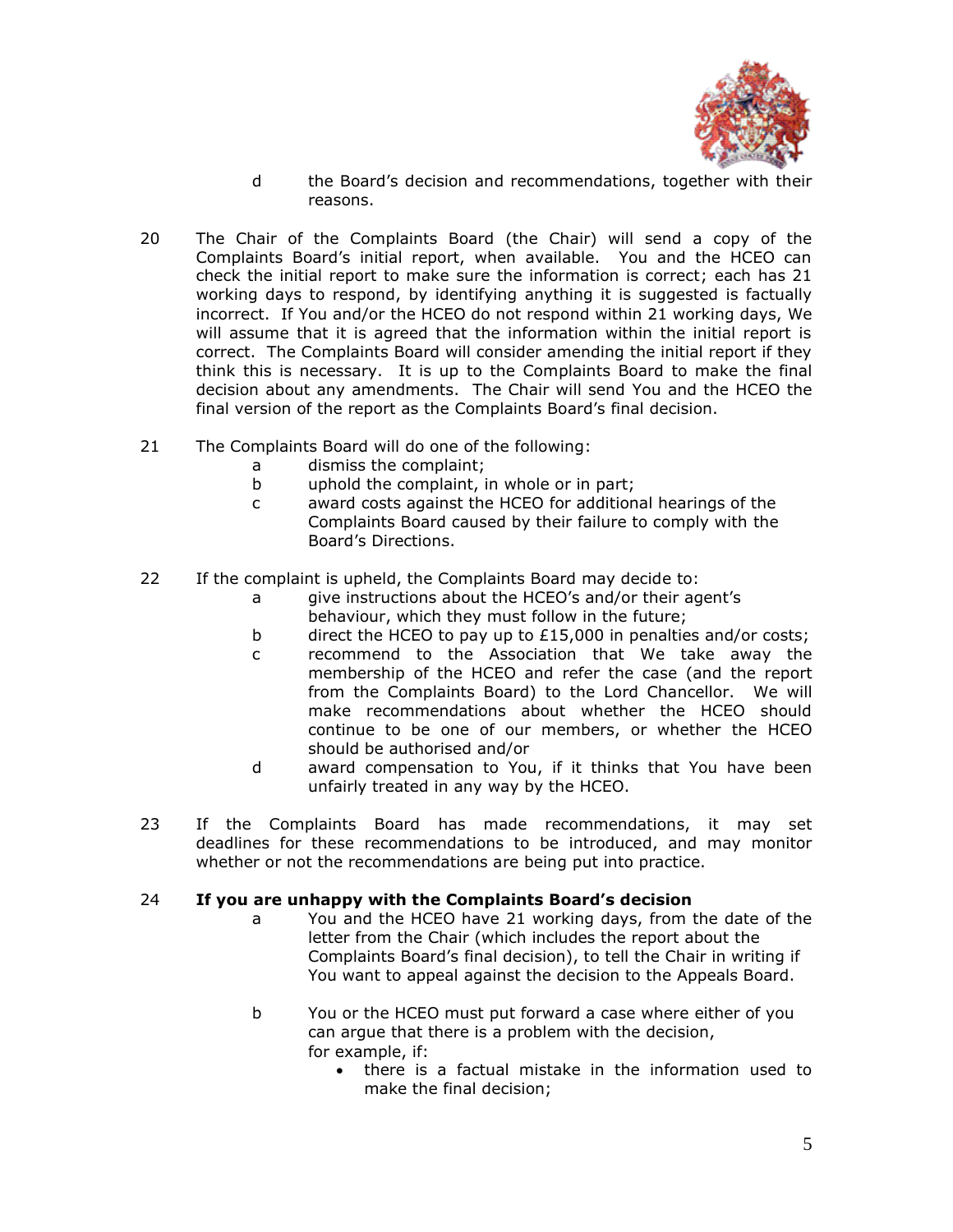

- the final decision is unlawful (that is, the Complaints Board has acted outside its powers or applied the law wrongly);
- the Complaints Board have not followed our procedures, so the process was not fair; or
- no reasonable person could have reached the decision.
- 25 A legally qualified independent advisor (LQIA) who was not involved in making the original decision, will decide whether or not to allow your appeal to go forward. The LQIA will normally make the decision using the information for appeal put forward by the person making the appeal and the response by You or the HCEO. The LQIA will give reasons for the decision.
- 26 If the LQIA decides to allow the appeal to proceed, the Complaints Officer will appoint the Appeals Board. The Appeals Board will set a date for it to consider the appeal. The Appeals Board will decide whether it is necessary to hold a hearing with parties present. In which case, You and the HCEO will be invited to attend the hearing which will be held in private in a location as convenient to You as may be possible. Pending the hearing, there will be a stay on any payments ordered by the Complaints Board.
- 27 The Appeals Board will be made up of the current Chair of the Association Board, a third LQIA and one member of our Board of Directors (but not the Complaints Officer or anyone else who has been involved in the complaint process so far). If there is no Chair and/or a member of the Board of Directors available, another Officer or a full member of our Association, unconnected with the complaint, may be co-opted to the Appeals Board to fill any vacancy.
- 28 The Appeals Board will normally only reconsider the parts of the decision under appeal, based on the reasons put forward by the person who is making the appeal. However, there may be exceptional circumstances where they may re-consider other parts of the decision. The decision of the Appeals Board is final.
- 29 The Appeals Board may:
	- a confirm the decision of the Complaints Board; or
	- b change the decision of the Complaints Board.

# **Withdrawing a complaint**

30 You may withdraw the complaint at any time by sending us written notice.

### **Cases where we consider that our relationship with the HCEO should be ended**

31 If the Complaints Board recommends that We end the HCEO's membership, and the Association's Board agrees, We pass the complaint directly to the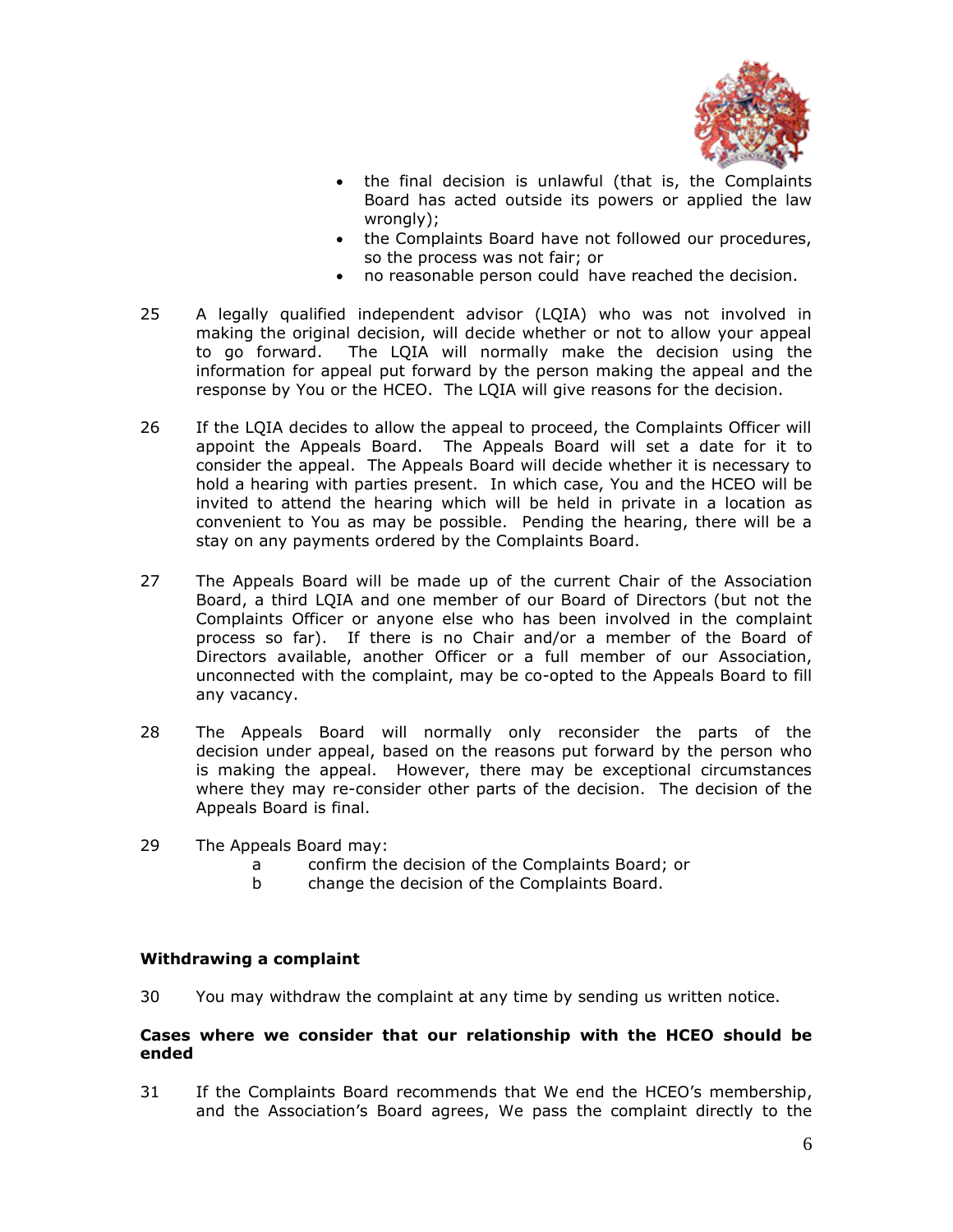

Lord Chancellor in line with Regulation 12 of HCEO Regulations 2004, and provide a copy of the Complaints Board's decision. The Lord Chancellor will follow the Ministry of Justice's complaints procedure in line with Regulation 12(3) of HCEO Regulations 2004. The Lord Chancellor will give us the decision and confirm whether or not We should end the HCEO's membership.

- 32 The Lord Chancellor may at any time terminate the HCEO's authorisation if:
	- a it would be in the public interest to do so; or if
	- b any of the other matters set out in Regulation 12 of the HCEO Regulations 2004 apply.

# **General note**

33 This complaints procedure does not prevent You or the HCEO from taking your case to court. It also does not prevent You or the HCEO from taking your case to other regulatory organisations, including the Police, at any time, but We will not investigate a complaint while it is being looked at, or is reasonably anticipated to be looked at, by someone else. You may use decisions or recommendations from our Complaints Board or Appeals Board as evidence in any action that follows.

### **Case fees payable by HCEOs subject to a complaint**

- 34 An initial case fee ("initial case fee") will be chargeable for all cases where a complaint comes under formal consideration by the Complaints Officer. This is triggered where the HCEO has completed their internal investigation and the complainant is unhappy with the outcome and requests the Complaints Officer to investigate.
- 35 A second case fee ("second case fee") is potentially chargeable for all cases accepted by our Association as within its complaints procedure jurisdiction and where under clause 15 either:
	- You, as the complainant, appeal to the Complaints Board against a decision of the Complaints Officer; or
	- the Complaints Officer refers a complaint to the Complaints Board in line with clause 15.
- 36 The initial and second case fees are payable by an HCEO for every potentially chargeable complaint when it is closed unless:
	- a the complaint was:
		- abandoned or withdrawn;
		- settled resolved or determined in favour of the HCEO;

#### **AND**

b the Complaints Board or (in a case not referred under clause 15 by You or the Complaints Officer to the Complaints Board) the Complaints Officer is satisfied that the HCEO took all reasonable steps, under their internal complaints procedure, to try to resolve the complaint including making concessions and offers where appropriate and has otherwise fully engaged in the procedures of the Complaints Officer and Complaints Board.